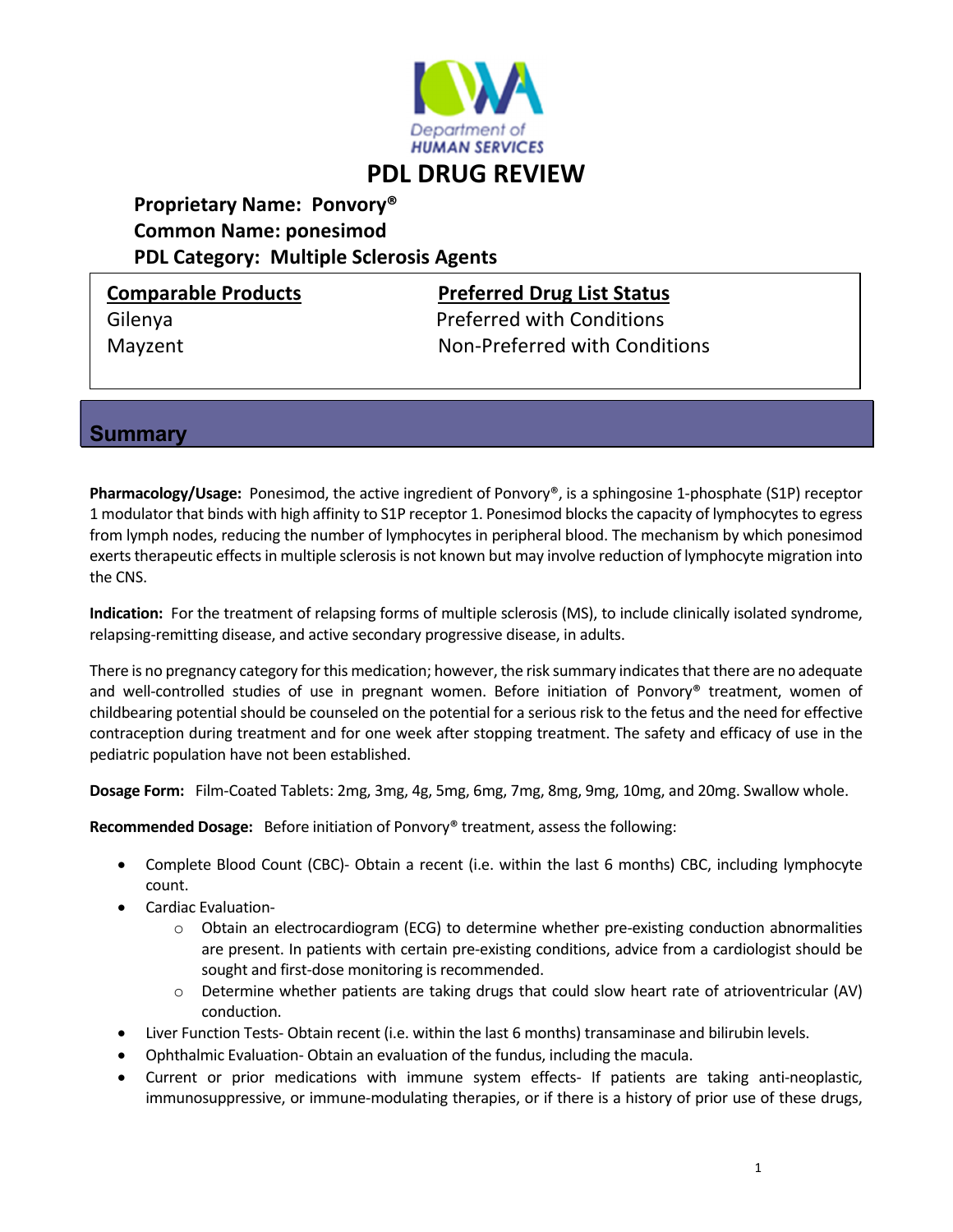consider possible unintended additive immunosuppressive effects before starting treatment with Ponvory®.

• Vaccinations- Test for antibodies to varicella zoster virus (VZV) before starting Ponvory®; VZV vaccination of antibody-negative patients is recommended prior to commencing treatment with Ponvory®. If live attenuated vaccine immunizations are required, administer at least 1 month prior to initiation of Ponvory®.

A starter pack must be used for patients initiating treatment with Ponvory®. Initiate Ponvory® treatment with a 14‐ day titration. Start with one 2mg tablet PO QD and progress with the titration schedule that can be found in the prescribing information. After dose titration is complete, the recommended maintenance dosage is 20mg PO QD starting on day 15. Interruption during treatment, especially during titration, is not recommended; however, refer to the prescribing information for further information if missed doses occur.

Because initiation of Ponvory® treatment results in a decrease in heart rate (HR), first-dose 4-hour monitoring is recommended for patients with sinus bradycardia (HR <55 beats per minute [bpm]), first- or second-degree [Mobitz type I] AV block, or a history of myocardial infarction or heart failure occurring more than 6 months prior to treatment initiation and in stable condition.

Administer the first dose of Ponvory® in a setting where resources to appropriately manage symptomatic bradycardia are available. Monitor patients for 4 hours after the first dose for signs and symptoms of bradycardia with a minimum of hourly pulse and blood pressure measurements. Obtain an ECG in these patients prior to dosing and at the end of the 4-hour observation period. If any of the following are present after 4 hours (even in the absence of symptoms), continue monitoring until the abnormality resolves:

- The heart rate 4 hours post-dose is less than 45 bpm
- The heart rate 4 hours post-dose is at the lowest value post-dose, suggesting that the maximum pharmacodynamic effect on the heart may not have occurred
- The ECG 4 hours post-dose shows new onset second-degree or higher AV block

If post‐dose symptomatic bradycardia, bradyarrhythmia, or conduction related symptoms occur, or if ECG 4 hours post-dose shows new onset second degree or higher AV block or QTc ≥500msec, start appropriate management, begin continuous ECG monitoring, and continue monitoring until symptoms have resolved if no pharmacologic treatment is required. If pharmacologic treatment is required, continue monitoring overnight and repeat 4‐hour monitoring after the second dose.

Advice from a cardiologist should be sought to determine the most appropriate monitoring strategy (which may include overnight monitoring) during treatment initiation, if treatment with Ponvory® is considered in patients:

- With some pre-existing heart and cerebrovascular conditions
- With a prolonged QTc interval before dosing or during the 4‐hour observation, or at additional risk for QT prolongation, or on concurrent therapy with QT prolonging drugs with a known risk of torsade de pointes
- Receiving concurrent therapy with drugs that slow heart rate or AV conduction

Dosage adjustment is not required with mild hepatic impairment. Use is not recommended in patients with moderate or severe hepatic impairment, as the risk of adverse reactions may be greater.

**Drug Interactions:** Ponvory® has not been studied in combination with anti‐neoplastic, immune‐modulating, or immunosuppressive therapies. Caution should be exercised during concomitant administration due to the risk of additive immune effects. Because of the characteristics and duration of alemtuzumab immune suppressive effects, initiating treatment with Ponvory® after alemtuzumab is not recommended. Ponvory® can generally be started immediately after discontinuation of beta interferon or glatiramer acetate.

Ponvory® has not been studied in patients taking QT prolonging drugs. Class Ia (e.g. quinidine, procainamide) and Class III (e.g. amiodarone, sotalol) anti‐arrhythmic drugs have been associated with cases of Torsades de Pointes in patients with bradycardia. If treatment with Ponvory® is considered, advice from a cardiologist should be sought.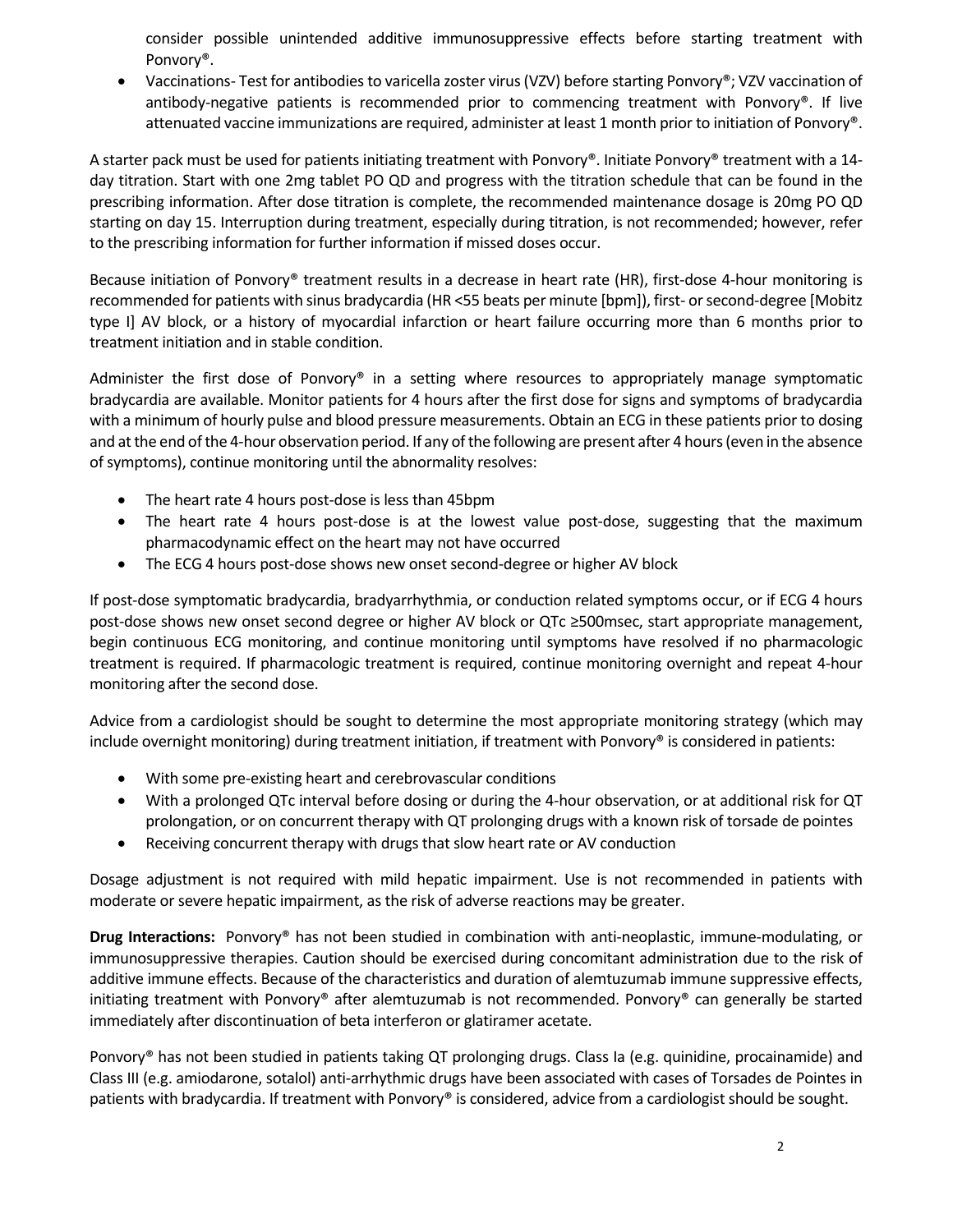Because of the potential additive effects on heart rate, treatment with Ponvory® should generally not be started in patients who are concurrently treated with QT prolonging drugs with known arrhythmogenic properties, heart rate lowering CCBs (e.g. verapamil, diltiazem) or other drugs that may decrease heart rate (e.g. digoxin). If treatment with Ponvory<sup>®</sup> is considered, seek advice from a cardiologist.

Use caution when Ponvory<sup>®</sup> is started in patients receiving treatment with a beta-blocker because of the additive effects on lowering heart rate. Temporary interruption of the beta-blocker treatment may be needed before starting Ponvory®. Beta‐blocker treatment can be started in patients receiving stable doses of Ponvory®.

During and for up to 1‐2 weeks after discontinuation of Ponvory®, vaccinations may be less effective. The use of live attenuated vaccines may carry the risk of infection and should thus be avoided during Ponvory® treatment and for 1‐2 weeks after discontinuation of treatment with Ponvory®.

Concomitant use of strong CYP3A4 and UGT1A1 inducers (e.g. rifampin, phenytoin, carbamazepine) may decrease the systemic exposure of ponesimod. It is not clear whether this decrease in ponesimod systemic exposure would be considered of clinical relevance. Concomitant use of Ponvory® with strong CYP3A4 and UGT1A1 inducers is not recommended.

**Box Warning:** There is no box warning listed with this product.

Common Adverse Drug Reactions: Listed % incidence for adverse drug reactions= reported % incidence for drug (Ponvory®) minus reported % incidence for teriflunomide. Please note that an incidence of 0% means the incidence *was the same as or less than comparator.* The most frequently reported adverse events included upper respiratory infection (3%), hepatic transaminase elevation (11%), hypertension (1%), urinary tract infection (1%), dyspnea (4%), dizziness (2%), cough (2%), pain in extremity (1%), somnolence (1%), pyrexia (1%), C-reactive protein increased (1%), hypercholesterolemia (1%), and vertigo (1%).

Ponvory<sup>®</sup> causes a dose-dependent reduction in peripheral lymphocyte count to 30-40% of baseline values because of reversible sequestration of lymphocytes in lymphoid tissue. Ponvory® may thus increase the susceptibility to infections. Life-threatening and rare fatal infections have been reported in association with other S1P receptor modulators. Before starting treatment with Ponvory®, results from a recent complete blood count including lymphocyte count should be reviewed. In addition, progressive multifocal leukoencephalopathy (PML) has been reported in patients treated with a S1P receptor modulator and other MS therapies and has been associated with some risk factors Physicians should be vigilant for clinical symptoms or MRI findings that may be suggestive of PML. If PML is suspected, treatment with Ponvory® should be suspended until PML has been excluded.

Since initiation of Ponvory® treatment results in a transient decrease in heart rate and AV conduction delays, an uptitration scheme must be used to reach the maintenance dose of Ponvory®. The phase 3 trial did not include patients who had a resting HR ˂50 bpm or baseline ECG; MI or unstable ischemic heart disease in the last 6 months; cardiac failure or presence of any severe cardiac disease; cardiac conduction or rhythm disorders either in history or observed at screening; Mobitz type II second degree AV block or higher-grade AV block observed at screening; QTcF interval >470ms (females) and >450ms (males) observed at screening; history of syncope associated with cardiac disorders; or uncontrolled systemic arterial hypertension.

Dose-dependent reductions in FEV1 and reductions in diffusion lung capacity for carbon monoxide were observed in patients treated with Ponvory®, mostly occurring in the first month after treatment initiation. There is not sufficient information to determine the reversibility of the decrease in FEV1 or forced vital capacity after treatment discontinuation. Ponvory® should be used with caution with severe respiratory disease (i.e. pulmonary fibrosis, asthma, and COPD). Spirometric evaluation of respiratory function should be performed during Ponvory® treatment as clinically indicated.

Elevations of transaminases may occur in patients treated with Ponvory®. Obtain transaminase and bilirubin levels before the start of treatment. Check hepatic enzymes if patients develop symptoms suggestive of hepatic dysfunction.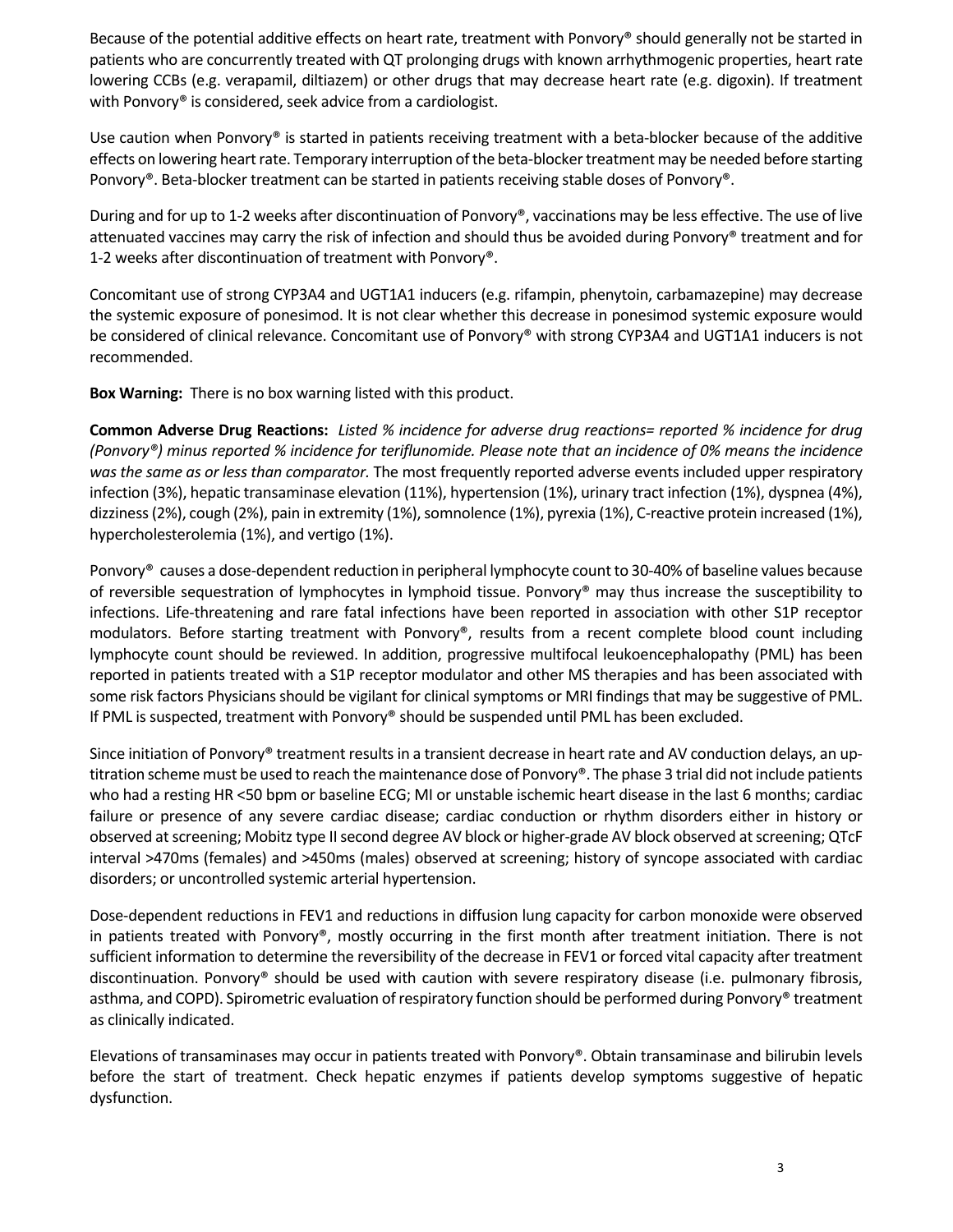In one phase 3 study, Ponvory®‐treated patients had an average increase of 2.9mmHg in systolic BP and 2.8mmHg in diastolic BP compared to 2.8mmHg and 3.1mmHg in patients receiving teriflunomide, respectively. An increase in BP was first detected about 1 month after the beginning of treatment. Blood pressure should be monitored during treatment and managed appropriately.

Cases of basal cell carcinoma and other skin malignancies have been reported in patients treated with S1P receptor modulators, including Ponvory®. In one phase 3 study, the incidence of basal cell carcinoma was 0.4% with Ponvory® vs 0.2% with teriflunomide. Periodic skin examination is recommended for all patients, especially those with risk factors for skin cancer. Exposure to sunlight and UV light should be limited by wearing protective clothing and using a sunscreen with a high protection factor. Concomitant phototherapy with UV‐B radiation or PUVA‐ photochemotherapy is not recommended in patients taking Ponvory®.

S1P receptor modulators, including Ponvory®, have been associated with an increased risk of macular edema. An ophthalmic evaluation ofthe fundus, including the macula, isrecommended in all patients before starting treatment and at any time if a patient reports any change in vision while on Ponvory® treatment. Patients with a history of uveitis and patients with diabetes mellitus are at increased risk of macular edema during therapy with S1P receptor modulators, including Ponvory®. Thus, these patients should have regular follow‐up exams of the fundus, including of the macula, during Ponvory® treatment.

Rare cases of posterior reversible encephalopathy syndrome (PRES) have been reported in patients receiving a S1P receptor modulator. Such events have not been reported for Ponvory®-treated patients in the development program. If PRES is suspected, Ponvory® should be discontinued.

Severe exacerbation of disease, including disease rebound, has been rarely reported after discontinuation of a S1P receptor modulator. The potential of severe exacerbation of disease should be considered after stopping Ponvory®. Observe patients for a severe increase in disability upon Ponvory® discontinuation and start appropriate treatment if needed.

**Contraindications:** In patients who:

- In the last 6 months have experienced myocardial infarction (MI), unstable angina, stroke, transient ischemic attack (TIA), decompensated heart failure requiring hospitalization, or Class III or IV heart failure
- Have presence of Mobitz type II second-degree, third-degree atrioventricular (AV) block, or sick sinus syndrome, or sino‐atrial block, unless patient has a functioning pacemaker

**Manufacturer:** Janssen Pharmaceuticals, Inc

Analysis: The safety and efficacy of Ponvory<sup>®</sup> were assessed in a randomized, double-blind, parallel group, activecontrolled superiority study that included patients with relapsing forms of MS who were treated for 108 weeks. Patients included had an Expanded Disability Status Scale (EDSS) score of 0 to 5.5 at baseline, had experienced at least 1 relapse within the year prior, or two relapses within the prior 2 years, or who had at least one gadoliniumenhancing (Gd-enhancing) lesion on a brain MRI within the prior 6 months or at baseline. Neurological exams were performed at baseline, every 3 months during the study, and at the time of a suspected relapse. Brain MRI scans were performed at baseline and at weeks 60 and 108.

Patients (N=1133) were randomized to receive either Ponvory® or teriflunomide 14mg. At baseline, the mean age of patients was 37 years, while 97% were white and 65% were female. The mean disease duration was 7.6 years, the mean number of relapses in the previous year was 1.3 and the mean EDSS score was 2.6. In addition, 57% had not received any prior non-steroid treatments for MS and 42.6% had one or more Gd-enhancing T1 lesions (mean 2.0) on the baseline MRI scan.

The primary endpoint was the annualized relapse rate (ARR) over the study period, with additional outcomes assessed including the number of new Gd‐enhancing T1 lesions from baseline to week 108, the number of new or enlarging T2 lesions from baseline to week 108, and the time to 3-month and 6-month confirmed disability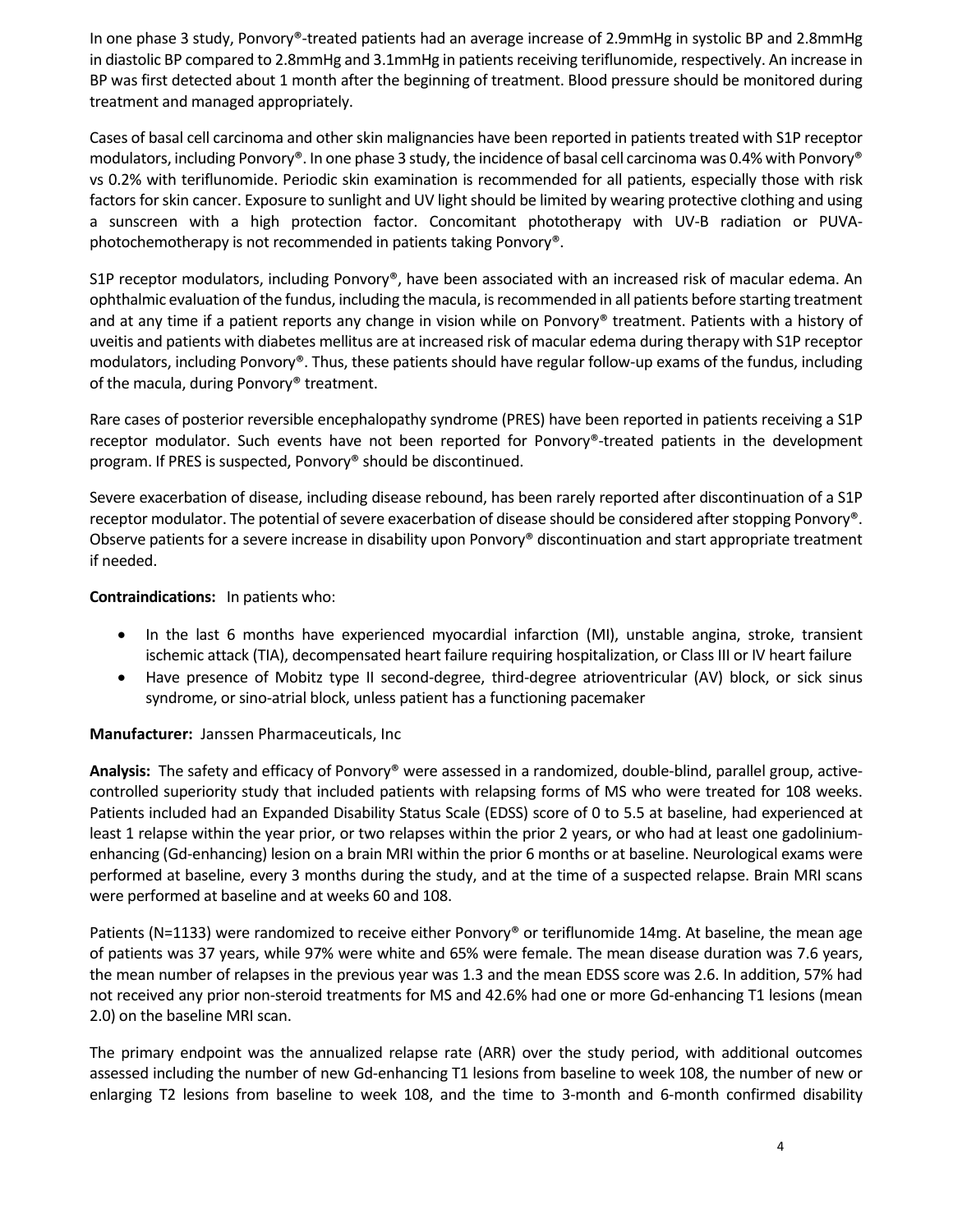progression. A confirmed disability progression was defined as an increase of at least 1.5 in EDSS for patients with a baseline EDSS score of 0, an increase of at least 1.0 in EDSS for patients with a baseline EDSS score of 1.0 to 5.0, or an increase of at least 0.5 in EDSS for patients with a baseline EDSS score of at least 5.5, which was confirmed after 3 and 6 months.

Results suggested that the ARR was statistically significantly lower in the Ponvory<sup>®</sup> group than in the teriflunomide group. The number of Gd-enhancing T1 lesions and the number of new or enlarging T2 lesions were statistically significantly lower in the patients treated with Ponvory® than in patients who received teriflunomide. There was no statistically significant difference in the 3‐month and 6‐month confirmed disability progression outcomes between Ponvory® and teriflunomide over 108 weeks. Results can be seen in the table below, which was adapted from the prescribing information.

|                                                                | Ponvory <sup>®</sup><br>$(N=567)$ | Teriflunomide 14mg<br>$(N=566)$ |
|----------------------------------------------------------------|-----------------------------------|---------------------------------|
| <b>Clinical Endpoints</b>                                      |                                   |                                 |
| <b>ARR</b>                                                     | 0.202                             | 0.290                           |
| Relative reduction                                             | 30.5% (p=0.0003)                  |                                 |
| % of patients without relapse                                  | 70.7%                             | 60.6%                           |
| Proportion with 3-month confirmed disability<br>progression    | 10.8%                             | 13.2%                           |
| <b>Hazard Ratio</b>                                            | $0.83$ (p=0.29)                   |                                 |
| <b>MRI Endpoints</b>                                           |                                   |                                 |
| Mean # of new or enlarging T2 hyperintense<br>lesions per year | 1.40                              | 3.16                            |
| Relative reduction                                             | 55.7% (p<0.0001)                  |                                 |
| Mean # of T1 Gd-enhancing lesions per MRI                      | 0.18                              | 0.43                            |
| Relative reduction                                             | 58.5% (p<0.0001)                  |                                 |

**Place in Therapy:** Ponvory®, an oral S1P receptor 1 modulator, is indicated for the treatment of relapsing forms of MS, to include clinically isolated syndrome, relapsing‐remitting disease, and active secondary progressive disease, in adults. Due to a decrease in heart rate with Ponvory® initiation, a first-dose 4-hour monitoring is recommended for patients with sinus bradycardia, first-or second-degree AV block, or a history of MI or heart failure occurring more than 6 months prior to treatment initiation and in stable condition. Advice from a cardiologist should be sought to determine the most appropriate monitoring strategy during treatment initiation if treatment is started in certain patients (e.g. with prolonged QTc interval or with some pre‐existing heart and cerebrovascular conditions). A phase 3 double-blind, superiority study compared Ponvory® with teriflunomide 14mg and results suggested that the ARR was statistically significantly lower in those treated with Ponvory® as compared with teriflunomide 14mg. While no statistically significant differences were observed in confirmed disability progression, the number of Gd-enhancing T1 lesions and the number of new or enlarging T2 lesions were statistically significantly lower in the Ponvory® group than in the teriflunomide group.

There is some evidence to suggest that Ponvory® may be more effective than teriflunomide 14mg for reducing the primary endpoint of annualized relapsed rate in a phase 3 study, as well as for some secondary MRI endpoints; however, there is no evidence at this time to support that Ponvory® is safer than teriflunomide or safer and more